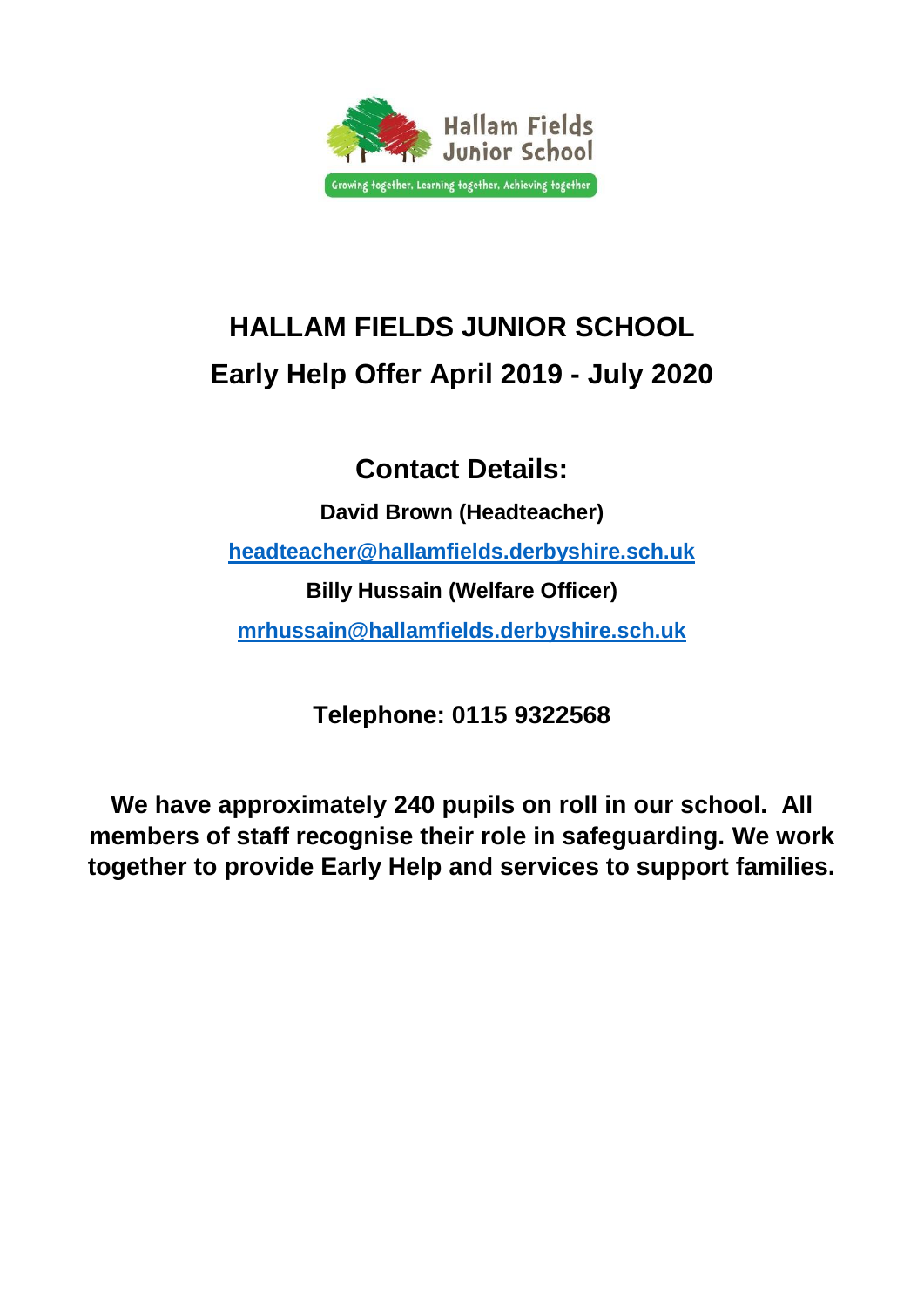# **Contents:**

- 1. Introduction.
- 2. Early Help.
- 3. Recording, Reporting and Referral.
- 4. Early Help Interventions.
- 5. Beyond Early Help.
- 6. Quality Assurance.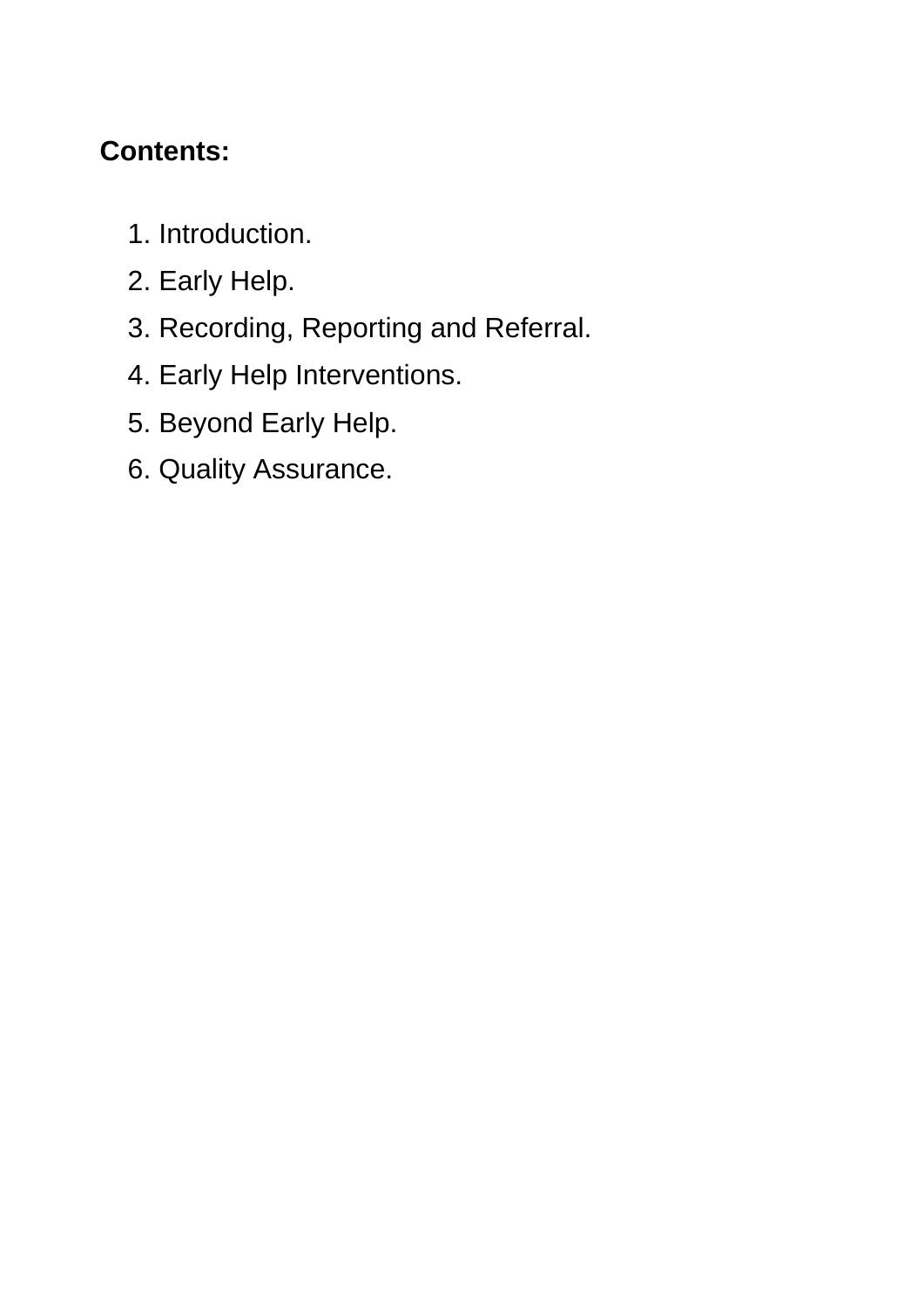#### **1. Introduction**

Hallam Fields Junior School works to provide Early Help to families in the school community. In September 2017 we employed a Senior Learning Mentor and Welfare Officer to support us to deliver Early Help to our families alongside the Multi Agency Team. Since April 2019 we are providing support through school and have only limited support from the Multi Agency Team. We aim to provide Early Help services supporting in both the home and the school setting.

As part of our Early Help offer, the school has also use the Thrive Approach (and currently have 3 members of staff who are practitioners; Sarah Carr, Kristina Place and David Brown) and Nurture provision. These offer support for children suffering from anxiety and other issues affecting their well-being.

Early Help services aim to both provide advice and/or intervene where there is evidence of emerging needs with the objective of preventing escalation to higher level services.

This handbook is our school offer outlining the services available under the Early Help umbrella and also the key processes associated with this.

#### **2. Early Help.**

Our primary aim is to identify needs early and to make sure that appropriate support is put into place. ALL staff recognise their role in ensuring safeguarding practices to ALL children at ALL times.

We believe that information sharing and timely effective support can ensure that ALL children and families get a good start in life.

Families need support from a wide range of agencies. We recognise that other agencies will be able to support families based on their specialised work. Therefore our role is often to signpost families to the resources that will best support their needs.

## **How will we know when Early Help is needed?**

Staff have daily contact with children and their families throughout term time. All staff recognise their role in identifying needs of vulnerable children and their families need for Early Help.

Staff are clear that acting on hearsay is not appropriate. All staff will advise 'concerned others' to report their safeguarding concerns to Starting Point (the county's single point access for safeguarding referrals). However, all reports of concern are logged on the school reporting system, CPOMs. Access to CPOMs is available to all staff at the most suitable level of access. The Designated Safeguarding Lead (Mr Brown, Headteacher), supported by the Assistant Headteachers (Mrs Carr and Mrs Sibley) and our Welfare Officer (Mr Hussain), monitor the entries logged on CPOMs.

Where appropriate Mr Hussain or Mr Brown will assess the needs of a family and this may identify that an Early Help assessment is required.

The Headteacher and the Welfare Officer monitor attendance in school. They are active in their role to ensure that families recognise the importance of their children attending school regularly.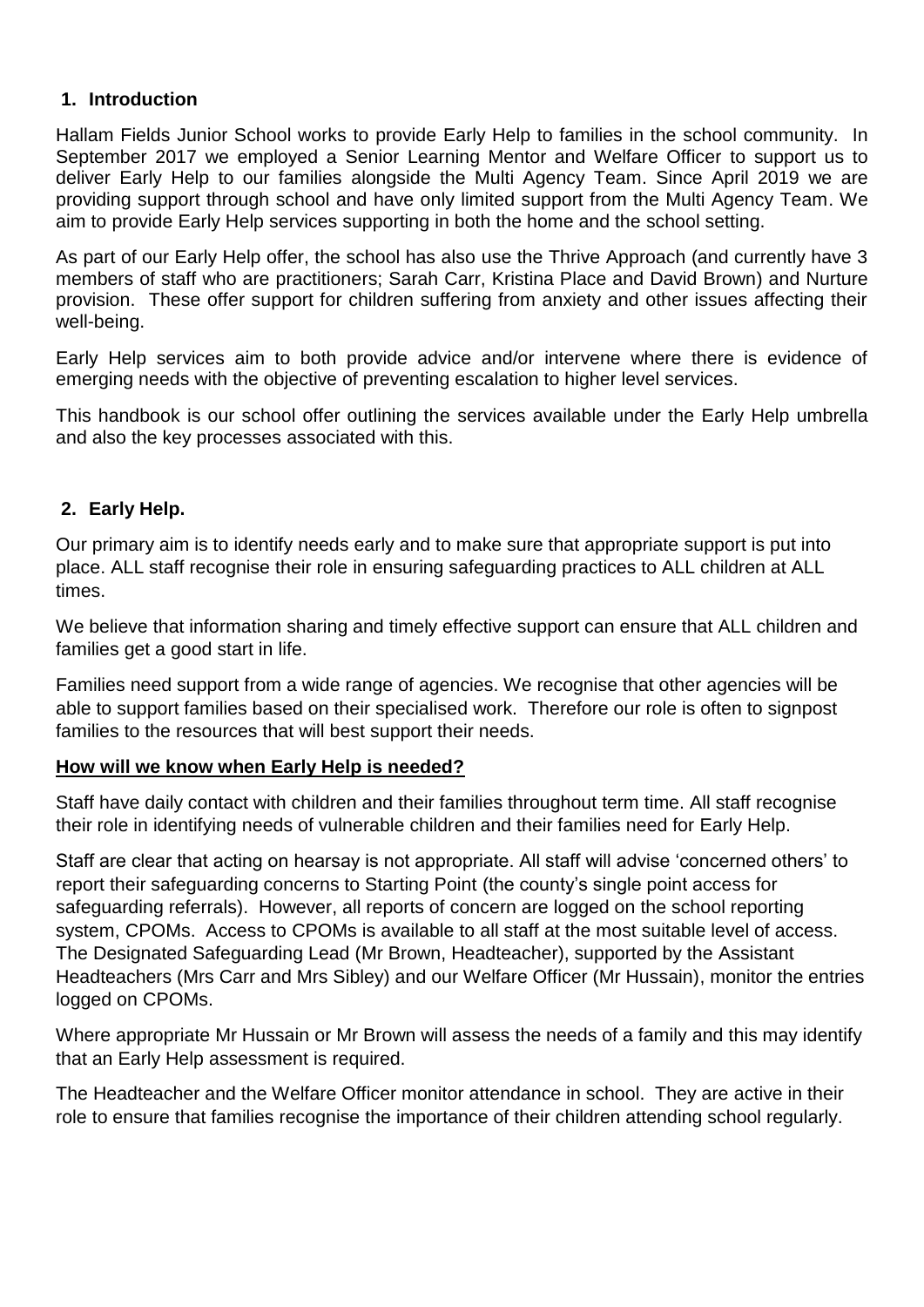## **3. Recording, Reporting and Referrals**

The Headteacher (DSL – Designated Safeguarding Lead) has case management responsibility. He identifies needs based on the safeguarding thresholds e.g. low level, emerging, complex/serious (Section 17) or Child Protection concerns (Section 47).

Where emerging needs are identified the DSCB (Derbyshire Safeguarding Children's Board) approved Early Help Assessment Form will be used and will be reviewed under the single plan format with reference to the safety and wellbeing grid.

A provision map details interventions for all pupils requiring Early Help in school.

A current recording system, CPOMs (Child Protection Monitoring System), is available online for staff to record information.

Concerns and chronologies are closely monitored – identifying patterns/ frequency of concerns and the actions that have been taken - by the Headteacher. These profiles may trigger an inhouse referral to the senior learning mentor or member of the nurture team.

Staff also create and record on CPOMs where there are other agencies involved. The structure that children will be supported and reviewed through will be the Early Help Assessment format, which is currently the assessment process used by the Local Authority.

If a vulnerable child moves school we will ensure that information is shared with the receiving school. Depending on the level of safeguarding need it may be appropriate to hold a meeting, have a telephone conversation or as a minimum send the child's file.

We are unable to use the DCC Framework i / Mosaic system which would enable us to enter case notes and documents. Access to the system would also flag up concerns. As this is unavailable to us, we will contact the local Social Care Office when needed. We have raised our concerns regarding no access to this system with the Local Authority and hope that it will be recognised that this is an essential need to ensure effective communication between all services.

Where there has been no improvement to the welfare of the child, and there are escalating concerns around the safety and wellbeing of a child, staff will step up the Early Help Assessment to Starting Point. The Welfare Officer and the Headteacher meet regularly to discuss the children and families and the progress that is being made.

Where there are immediate Safeguarding concerns it will be taken to Starting Point, the county's single point access for safeguarding referrals, following consultation with the Designated Safeguarding Leads in school.

## **4. Early Help Interventions.**

At Hallam Fields Junior School we have a full time Welfare Officer / Senior Learning mentor, who provides support for children and families. We have an 'open door policy' and can often meet parents without an appointment for brief queries, especially at the beginning and end of the day, or telephone and leave us a message. During term time the Welfare Officer / Senior Learning mentor may work directly with children on an individual basis, or may request that our trained Teaching Assistants offer specific support.

Over the school holidays the email address [earlyhelp@hallamfields.derbyshire.sch.uk](mailto:earlyhelp@hallamfields.derbyshire.sch.uk) will be monitored and we will offer support or sign post you to the most appropriate advice and support.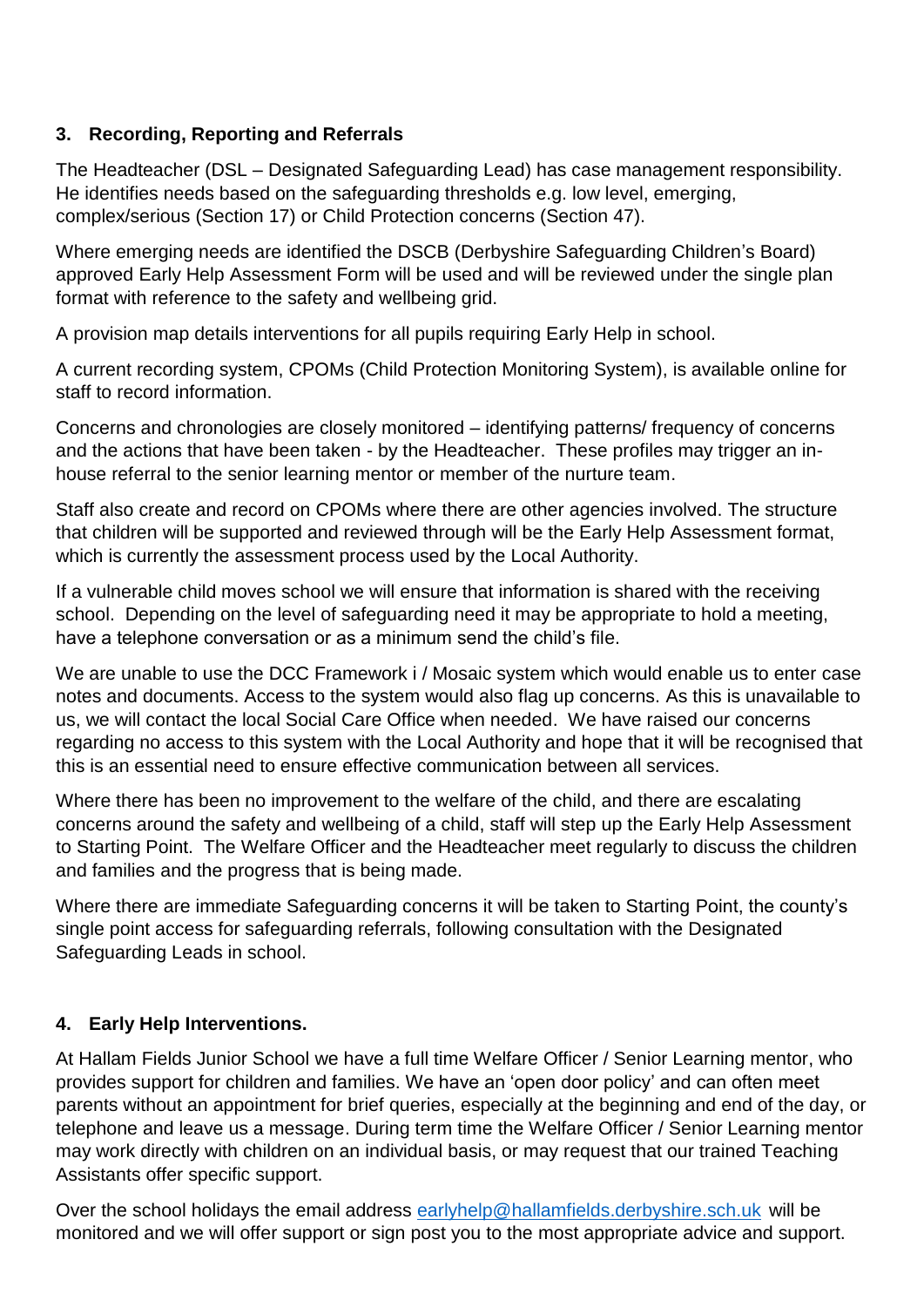Our school website contains information for families actively seeking advice and support.

Based on the needs of each family, staff will coordinate the support of the appropriate services. Where appropriate TAF (Team Around the Family) meetings are arranged to monitor the work of all the agencies involved. The Early Help Assessment Tools, including the safety and wellbeing grid are used to assess progress and achievements made by the families and professionals supporting them.

Joint working arrangements with partner agencies, such as school health, CAMHS (Child and adolescent mental health service) and with the PCSOs (police community support officer), are already in place and information is shared through meetings, email and telephone communications. As a family's needs arise further links to agencies will be established and maintained. Clear lines of communication are essential to support long term improvements for families. The Derbyshire Children's Services - Early Help Offer Guide to Children & Family Services – provides a directory of support that families will either be signposted to, referred to, or engaged with on behalf of the families we support.

## **5. Beyond Early Help**

Following a review of a family's needs, or at a time of crisis, it will be appropriate to escalate the support a family requires. At the stage where early intervention attempts have not been successful and a social worker becomes involved we will continue to support children and families. Ongoing communication with all services involved continue to be essential.

The Headteacher and/or the Welfare Officer and / or a Deputy Safeguarding Lead (Mrs Carr or Mrs Sibley) will be available to represent the school at Case Conference or Child in Need Reviews, and will provide reports when required.

#### **6. Quality Assurance**

The best quality assurance will be received from the families receiving the support.

The school community is committed to the welfare and safety of children and as such are relentless in questioning the support families are receiving.

Hallam Fields Junior School Governing Body actively challenge the Senior Leadership Team at termly Governors' meeting regarding safety and welfare of all the pupils. Governors are involved in the annual safeguarding audit, meet with the Designated Senior Leads for Safeguarding and Attendance.

Resources used are recommended by the Derbyshire Safeguarding Children Board.

The school networks with other school-based family resource workers and pastoral staff and keeps up-to-date with developments in safeguarding families including attending DCC Safeguarding briefings and training.